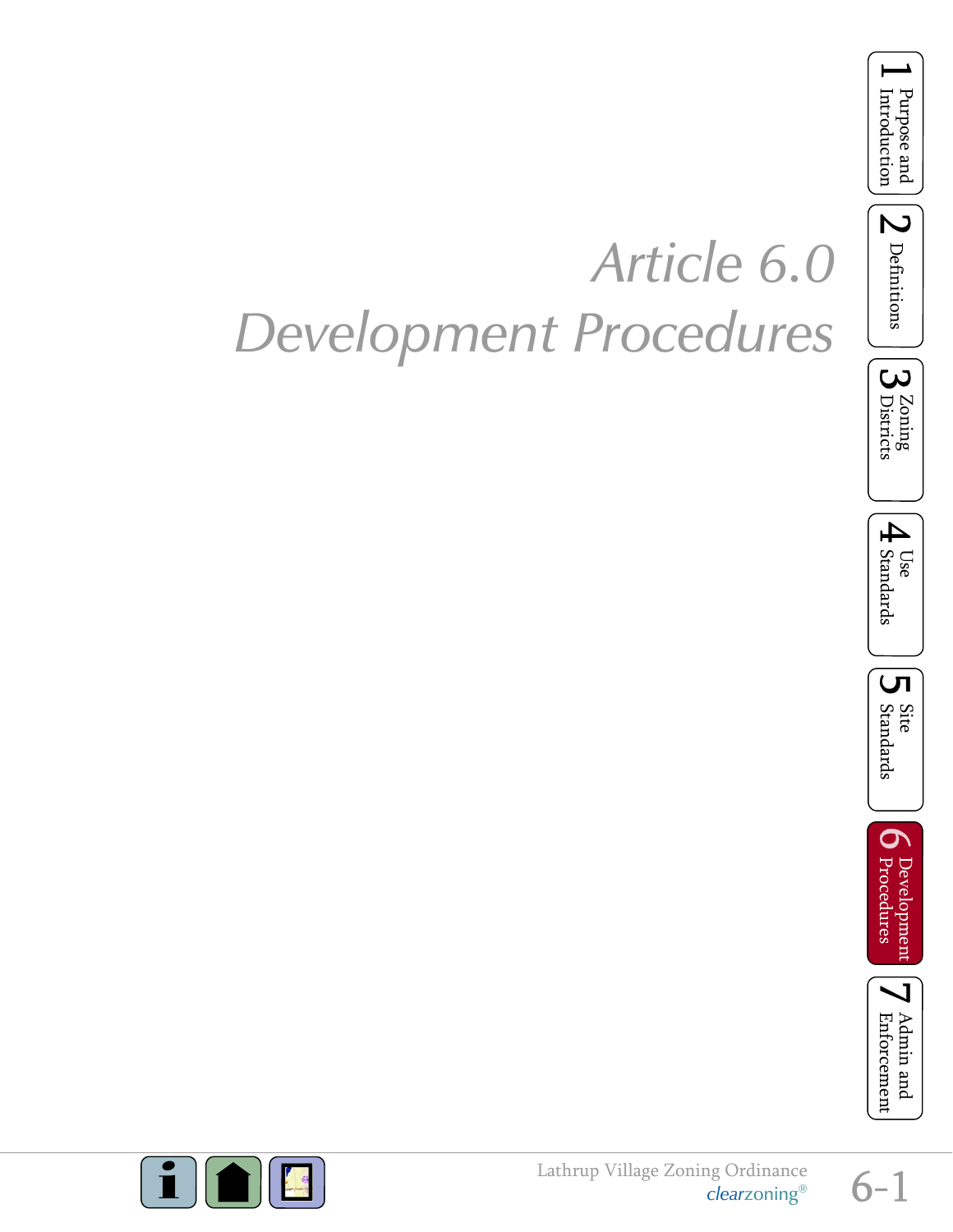<span id="page-1-0"></span>

| Article 6.0 | <b>Development Procedures</b>        |
|-------------|--------------------------------------|
| 61          | Site Plan Review                     |
| 6.2         | Special Use Procedures and Standards |

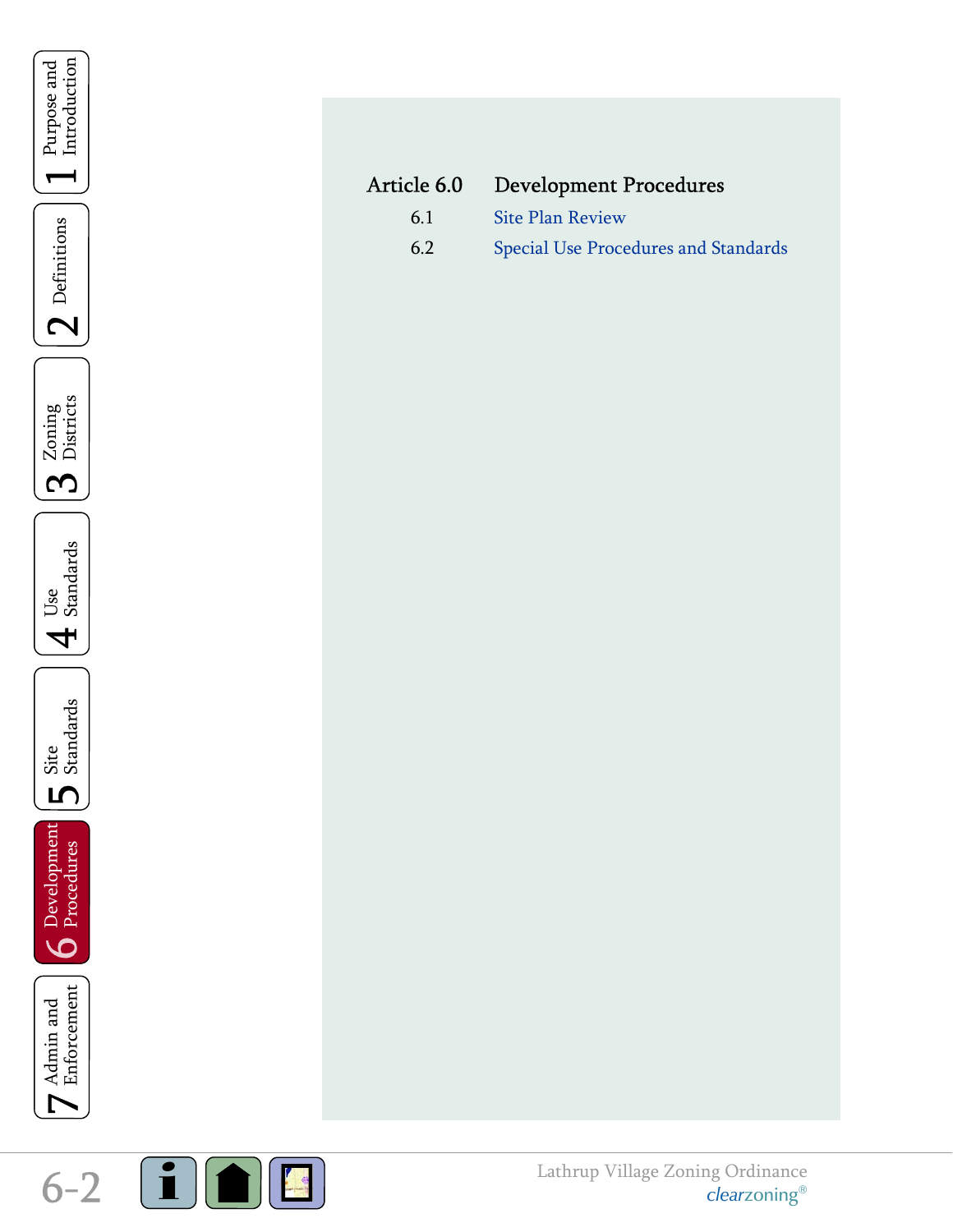## <span id="page-2-0"></span>6.1 SITE PLAN REVIEW

The site plan review requirements in this article are intended to provide a consistent and uniform method of review of proposed development plans, to ensure full compliance with the regulations of this article and other applicable ordinances and state and federal laws, to achieve efficient use of land, to protect natural resources, and to prevent adverse impact on adjoining or nearby properties. It is the intent of these provisions to encourage cooperation and consultation between the city and the applicant to facilitate development in accordance with the city's land use objectives.

- 1. Site plan approval.
	- A. Planning commission approval. Planning commission approval of a site plan is required prior to establishment, construction, expansion, or structural alteration of any structure or use, as follows:
		- i. All special uses, conditional zoning, and planned development requests subject to the provisions of this article.
		- ii. All residential uses, single- and multiple-family, except the following:
			- a. Construction, moving, relocating or structurally altering a single- or two-family home, including any customarily incidental accessory structure by the homeowner. All necessary building permits are required.
			- b. Family day care homes, as licensed by the State of Michigan and as defined in Section 2.2.
		- iii. All office, commercial, and industrial uses, subject to the provisions of this article.
		- iv. All other uses, not specifically mentioned in subsection B.
		- v. Construction, expansion or alteration of a condominium, as defined by state law, shall be subject to the procedures and standards of this section.
		- vi. Construction, expansion or alteration of a planned development (PD) project shall be subject to development plan approval in accordance with the procedures and standards of this Zoning Ordinance.
- vii. Essential services and public utilities and facilities.
- viii. Development of a non-single-family residential use in a single-family district.
- ix. Any excavation, filling, soil removal, mining or landfill, or creation of ponds, except as otherwise specified in subsection B., following.
- x. Any development that proposes a new means of ingress and egress onto a public or private road.
- xi. Vacation of a road easement.
- B. Administrative site plan review. Projects eligible for administrative approval include development projects, uses, and activities, which have been determined to be appropriate for an administrative site plan review and approval by the building official, city administrator, and city planner. In the case of reuse or expansion of an existing development, an approved site plan must be on file at the city to be eligible for administrative review. Projects eligible for administrative approval include the following:
	- i. Minor changes during construction due to unanticipated site constraints or outside agency requirements, and minor landscaping changes or species substitutions, consistent with an approved site plan.
	- ii. Minor building modifications that do not alter the facade beyond normal repairs, height or floor area of a multiple-family or nonresidential building.
	- iii. For a multiple-family or nonresidential uses, construction of accessory structures or fences or construction of a wall around a waste receptacle, or installation of a fence around a mechanical unit or other similar equipment.
	- iv. Changes to a site required by the building official to comply with state construction code requirements.
	- v. Sidewalk or pedestrian pathway construction or relocation, or barrierfree access improvements.
	- vi. Construction of an addition to an existing building or expansion of an



Z











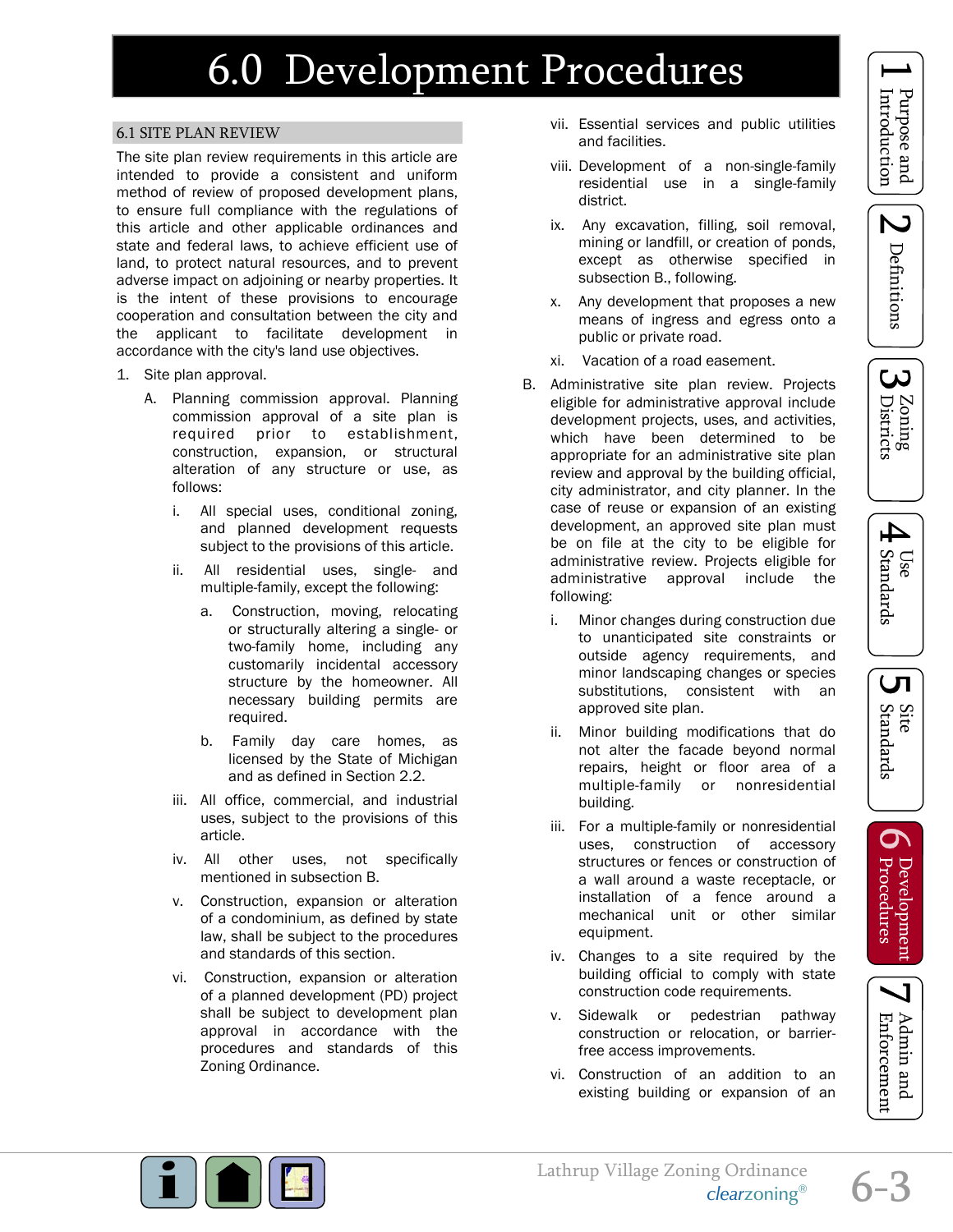$\mathbf 2$  Definitions

Zoning<br>Districts S



Site<br>Standards ம



Enforcement Admin and

existing, conforming use, subject to the following:

- a. No variances to the requirements of this article are required.
- b. The proposed addition or expansion shall not increase the total square footage of the building or area occupied by the use by more than 25 percent or 1,000 square feet, whichever is less, provided further that no other expansion has occurred within the past three years.
- vii. Reuse or reoccupancy of an existing building that has been vacant for more than 90 days, subject to the following:
	- a. No variances to the requirements of this article are required.
	- b. The proposed use shall be conducted within a completely enclosed building.
	- c. The proposed use shall not require additional parking demands, access changes or other substantial modifications and improvements to the existing site or building.
- viii. Any excavation, filling, soil removal, mining or creation of ponds not to exceed 2,500 square feet, provided that such activity is not related to a residential, office, commercial or industrial development project.
- ix. Family day care homes (less than six children), as licensed by the State of Michigan.
- x. Temporary construction building and uses.
- xi. Accessory structures and uses specified in article 2 (accessory buildings, structures and uses).
- xii. Mobile Food Vending, as a temporary land use, subject to the following conditions:
	- a. Location. Mobile food vending is permitted in the Village Center district on private property that is vacant or used for non-residential purposes. The vendor must provide approval of the property owners. Mobile food vending units shall be located and maintained on a dust-free surface and shall

not be placed on existing landscaped areas.

- b. Number of Vendors. There is no limit on the number of mobile food vendors allowed on a site, provided that all of the requirements of this section are met. However, if there are more than two mobile food vending units on a parcel at any one time, the following shall apply: 1) a designated on-site manager is required to direct traffic flow and maintain the site as described in this section, and 2) a restroom shall be provided within 200 ft of the vending area.
- c. Duration. A mobile food vending unit may be allowed to park at an approved location for up to 3 days per year. The Zoning Administrator may grant two additional 3-day periods if the applicant has satisfied all of the requirements of this section. A vendor may seek a new approval for a location on a different property in the City within the same calendar year.
- d. Goods available. Mobile food vending units may only sell food and non-alcoholic beverages. Sales of alcoholic beverages are prohibited. No others goods or services may be sold from a mobile food vending unit.
- e. Trash and upkeep. Mobile food vending units and the area upon which they are temporarily located shall be kept in good repair and free of refuse and debris. A trash receptacle shall be provided and emptied daily, or more frequently to meet demand.
- f. Hours of operation. Mobile food vending units shall not be in operation between the hours of 10 p.m. and 7 a.m. The Zoning Board of Appeals may extend operating hours upon finding that such extension will not negatively impact adjacent uses.
- g. Parking. Mobile food vending units shall not occupy any parking spaces required for the existing use of the property. The City may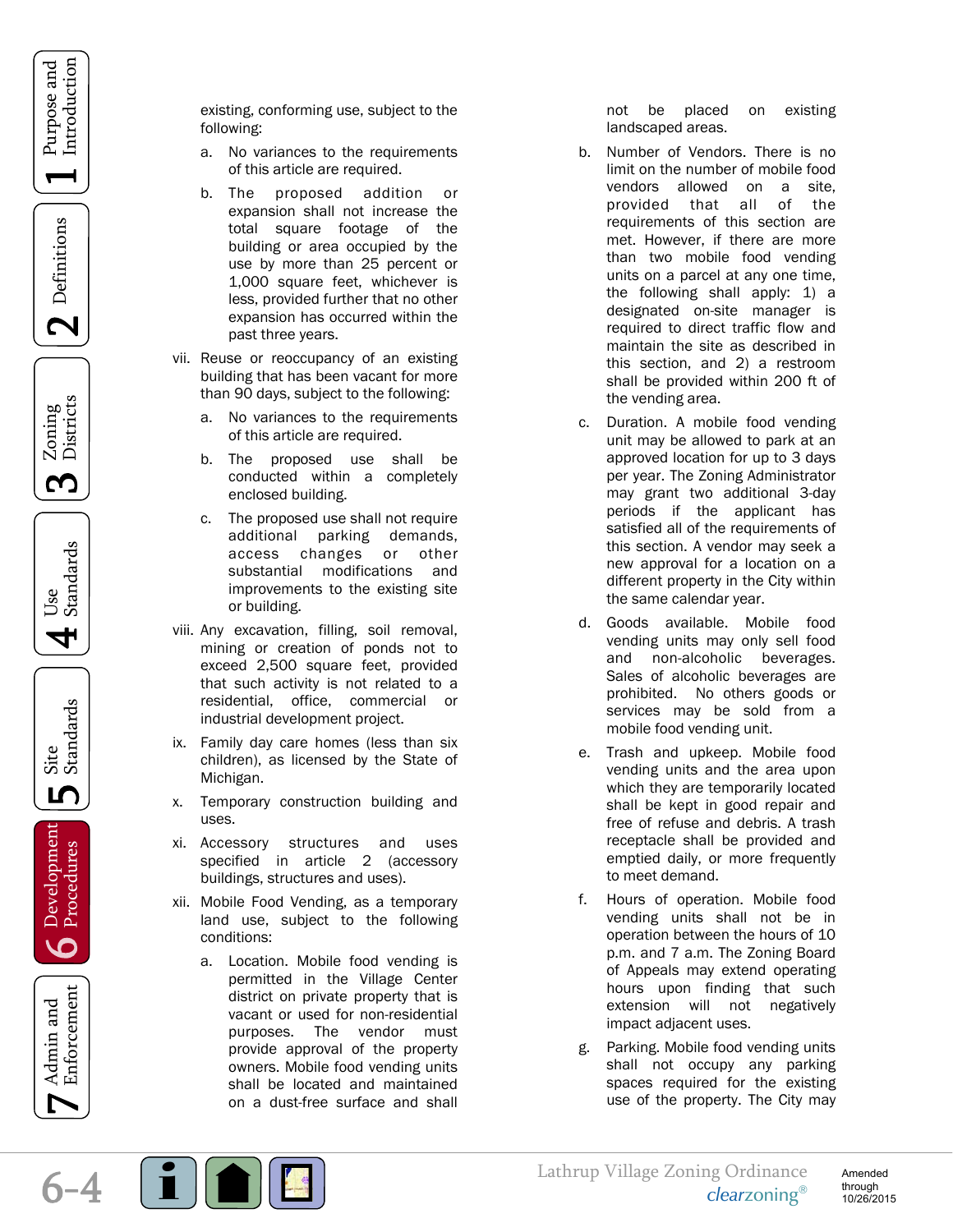N Definitions





LЛ

Site<br>Standards

 $\mathbf 0$ 

: Development<br>Procedures

take into consideration seasonal variation in parking demand and building occupancy when making this determination. There shall be at least three parking spaces for the mobile food vending unit provided and maintained on a dust-free surface.

- h. Site amenities permitted. Mobile food vending units may provide seating for up to twelve customers within 30 ft of the mobile food vending unit. Such seating shall not occupy any required parking spaces and shall be kept in good repair. One additional parking space shall be provided for every two seats.
- i. Signage. Mobile food vending units may be painted with signage but shall not have any signs or otherwise objects that otherwise attract attention projecting from the unit. No additional site signage is permitted.
- j. Sound. Sound amplifying equipment is prohibited. The decibel level of any equipment used in association with the mobile food vending unit, including generators, shall not exceed 70 decibels (dbA) as measured at the property lines.
- k. Lighting. Mobile food vending units shall be lit with available site lighting. No additional exterior lighting is permitted unless permitted by the zoning board of appeals upon finding that proposed exterior lighting mounted to the mobile vending unit will not spill over on to adjacent residential uses as measured at the property line.
- l. Temporary restroom facilities. Temporary restroom facilities, if provided, shall only placed on the subject property from one day before until one day after the approved mobile vending dates. Any temporary restroom facility shall be placed a minimum of 100 ft from a single family residential use, as measured from the property line.
- m. Permits. Administrative approval is valid for the duration of the mobile food vending in the approved location, but in no case greater than 3 days, unless granted an extension of the site plan for two additional 3-day periods in one calendar year. The mobile food vendor shall comply with all additional required permits and licenses as applicable.
- xiii. The city planner, city administrator, building official or applicant shall have the option to request planning commission review of a project otherwise eligible for administrative site plan approval.

A sketch plan, rather than a complete site plan package, shall be required for projects eligible for administrative approval involving a legally existing and conforming use and building, and where proposed alterations to a building or site that do not result in expansion or substantially affect the character or intensity of the use, vehicular or pedestrian circulation, drainage patterns, the demand for public infrastructure or services, significant environmental impacts or increased potential for hazards.

- 2. Site plan review applications and procedures.
	- A. Optional pre-application conference. In order to facilitate processing of a site plan in a timely manner, the applicant may request a pre-application site plan conference with the city planner and city administrator or designee. The purpose of such a conference is to provide information and guidance to the applicant that will assist in preparation of the site plan. The applicant need not present drawings or site plans at a pre-application conference, but even if drawings or site plans are presented, no formal action shall be taken on a site plan at a pre-application conference. The city planner's fee for any such pre-application conference shall be paid by the applicant if such charges are not covered by the city's monthly retainer.
	- B. Optional conceptual review by planning commission. An applicant may file a written request for conceptual review of a preliminary site plan by the planning commission, prior to submission of a site plan for formal review. A site plan



Enforcement Admin and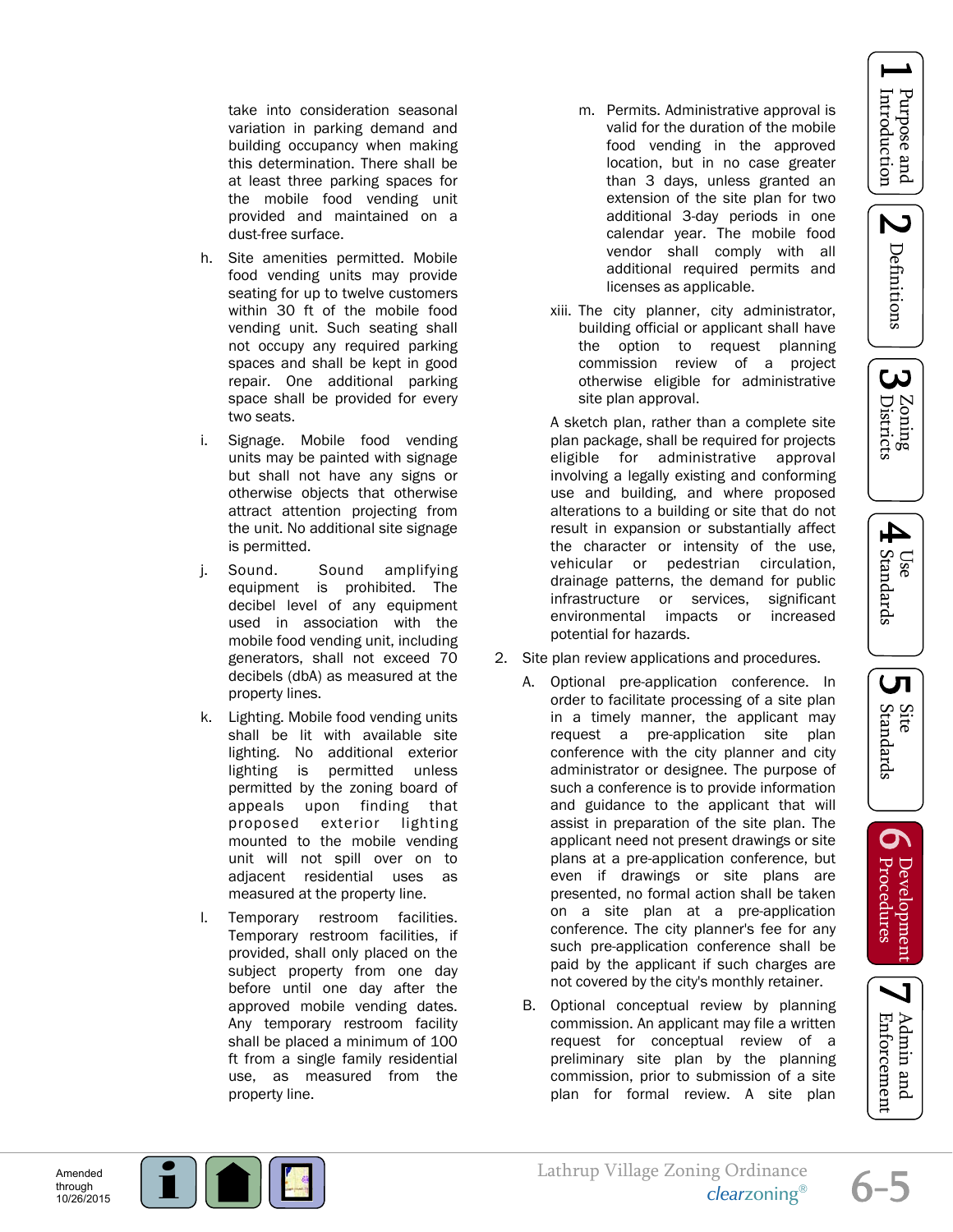Purpose and Introduction

 $\mathbf 2$  Definitions

Zoning<br>Districts <u>က</u>



Site<br>Standards ம

Development<br>**O** Procedures



submitted for conceptual review shall be drawn to scale, and shall show site development features in sufficient detail to permit the planning commission to evaluate the following:

- i. Relationship of the site to nearby properties;
- ii. Density;
- iii. Adequacy of landscaping, open space, vehicular drives, parking areas, drainage, and proposed utilities; and
- iv. Conformance with city development policies and standards.
- v. Conceptual review fees shall be paid according to the fee schedule established by the city council. No formal action shall be taken on a site plan submitted for conceptual review, and neither the applicant nor the planning commission shall be bound by any comments or suggestions made during the course of the conceptual review.
- C. Submission of site plan for final review. In order to initiate formal review by the planning commission, the applicant is required to submit the following material to the city hall:
	- i. Three completed and signed copies of the application for site plan review;
	- ii. Fourteen individually folded copies of the site plan;
	- iii. Proof that the plan has been submitted for review to governmental agencies that have jurisdiction over any aspect of the project, including, but not limited to; the county road commission, county drain commission, county health division, Michigan Department of Transportation, Department of Natural Resources and Environment, and other agencies deemed appropriate by the planning commission or city council; and
	- iv. The required review fee.

Site plan materials must be submitted in complete form to the city at least 21 days prior to the planning commission or city council at which the review is requested.

D. Distribution of plans. The site plans and application shall be distributed, as necessary, to the city planner, city

engineer, city attorney and other city consultants and staff for review.

- E. Determination of compliance. The city consultants and staff shall review the plans to determine compliance with city ordinances and regulations. The applicant may be required to complete revisions and submit the plans for further review prior to review of the plans by the planning commission or city council. All required revisions must be completed or the site plan may not be placed on the planning commission or city council agenda for review.
- 3. Review and action.
	- A. Planning commission final action and recommendation. The planning commission shall review the site plan proposal together with any public hearing findings and any requested reports and recommendations from the building official and other reviewing agencies. The planning commission is authorized to take the following action on the plan, subject to guidelines in the zoning ordinance: approval, approval with conditions, denial, or table the site plan, as follows:
		- i. Approval. Upon determination that a site plan is in compliance with the standards and requirements of this article and other applicable ordinances and laws, approval shall be granted.
		- ii. Approval subject to conditions. Upon determination that a site plan is in compliance except for minor modification, the conditions for approval shall be identified and the applicant shall be given the opportunity to correct the site plan. The conditions may include the need to obtain variances or obtain approvals from other agencies. If a plan is approved subject to conditions, the applicant shall submit a revised plan with a revision date, indicating compliance with the conditions.

The applicant may resubmit the site plan to the planning commission for final approval after conditions have been met. The planning commission may waive its right to review the revised plan, and instead authorize the city planner or building official to review and approve the site plan after

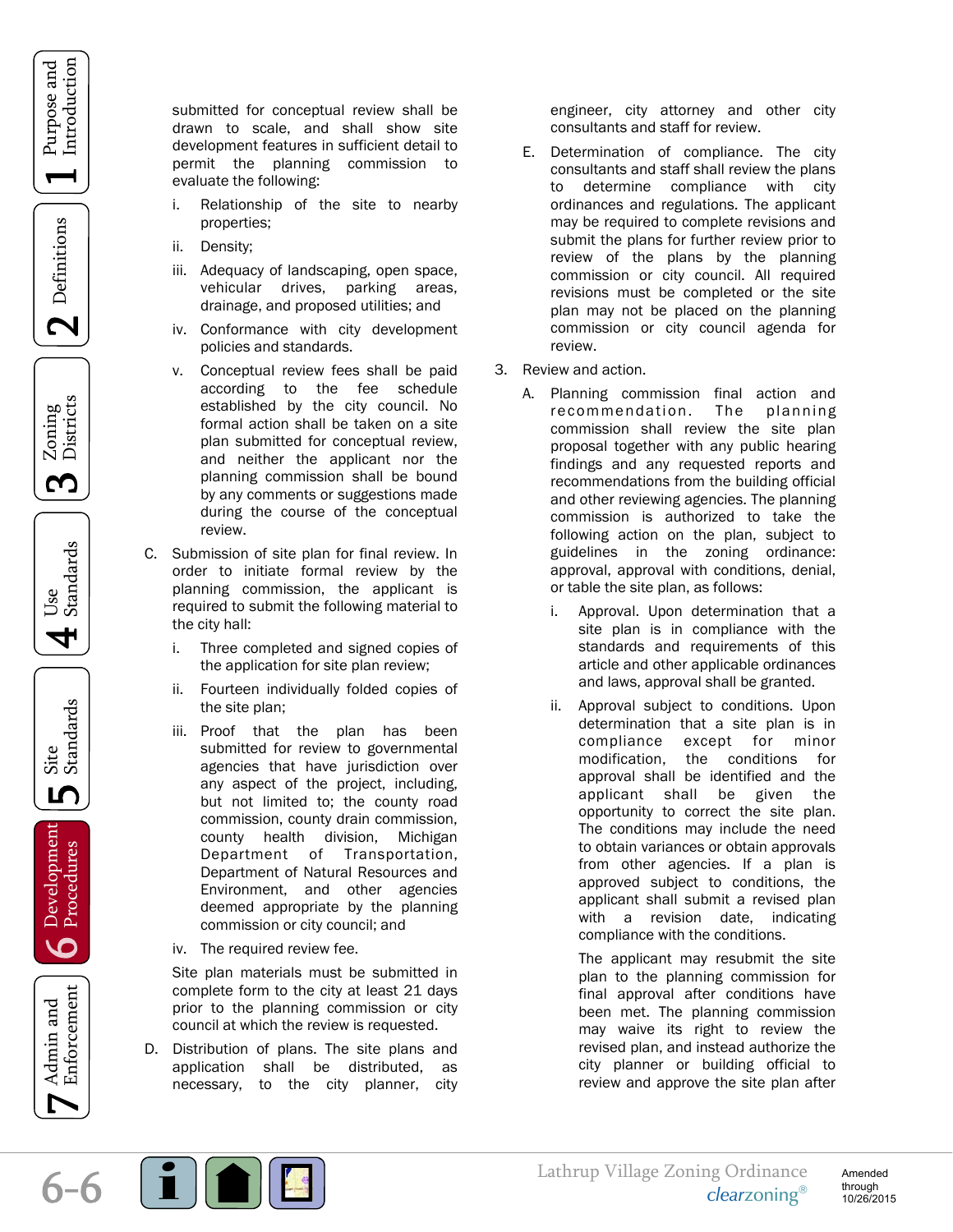Z Definitions

<u>ယ</u> Zoning<br>Districts



LЛ

Site<br>Standards

 $\mathbf 0$ 

: Development<br>Procedures

Admin and Enforcement

all required conditions have been addressed.

- iii. Denial. Upon determination that a site plan does not comply with the standards and regulations set forth in this section or elsewhere in this article, or requires extensive revision in order to comply with said standards and regulations, site plan approval shall be denied.
- iv. Tabling. Upon determination that a site plan is not ready for approval or rejection, or upon a request by the applicant, the planning commission may table consideration of a site plan until a future meeting.
- B. City council review of single-family developments. Any site plan involving a single parcel that is proposed to include two or more sites for single-family detached dwellings (including, but not limited to; single-family site condominiums) shall require city council review and approval. In this case the planning commission's action shall be considered a recommendation and the decision by the city council shall become final. In the case of a condominium project, the master deed and condominium bylaws shall also be subject to city council review and approval. The city council shall approve, approve with conditions, deny, or table the site plan in accordance with the guidelines described previously in subsection E.
- C. Recording of site plan review action. Each action taken with reference to a site plan review shall be duly recoded in the minutes of the planning commission as appropriate. The grounds for action taken upon each site plan shall also be recorded in the minutes.

After the planning commission has taken final action on a site plan and all steps have been completed, three copies of the application and approved plans shall be stamped "APPROVED" and signed by the city planner. One marked copy will be returned to the applicant and the other two copies will be kept on file in the city hall.

- D. Procedure after site plan approval.
	- i. Application for building permit. Following final approval of the site plan and the engineering plans, the applicant may apply for a building

permit. It shall be the responsibility of the applicant to obtain all other applicable city, county, or state permits prior to issuance of a building permit.

A building permit for a structure in a proposed condominium project shall not be issued until evidence of a recoded master deed has been provided to the city. However, the building official may issue permits for site grading, erosion control, installation of public water and sewage facilities, and construction of roads, prior to recording the master deed. No permit issued or work undertaken prior recording of the master deed pursuant to this section shall grant any rights or any expectancy interest in the approval of the master deed.

- ii. Expiration of site plan approval. If construction has not commenced within 12 months of final approval of the site plan, or if construction has not been completed within 12 months after it was commenced, the site plan approval becomes null and void and a new application for site plan review shall be required. The city council, after recommendation from the planning commission, may grant an extension of up to 12 months, upon written request from the applicant, if it finds that the approved site plan adequately represents current conditions on and surrounding the site and provided that the site plan conforms to the current zoning ordinance standards.
- iii. Application for certificate of occupancy. Following completion of site work and building construction, the applicant may apply for a certificate of occupancy or a temporary certificate of occupancy from the building official in accordance with the procedures set forth in the zoning ordinance. It shall be the applicant's responsibility to obtain these required certificates to any occupancy of the property.
- iv. Property maintenance after approval. It shall be the responsibility of the owner of a property for which site plan approval has been granted to maintain the property in accordance with the approved site design on a continuing

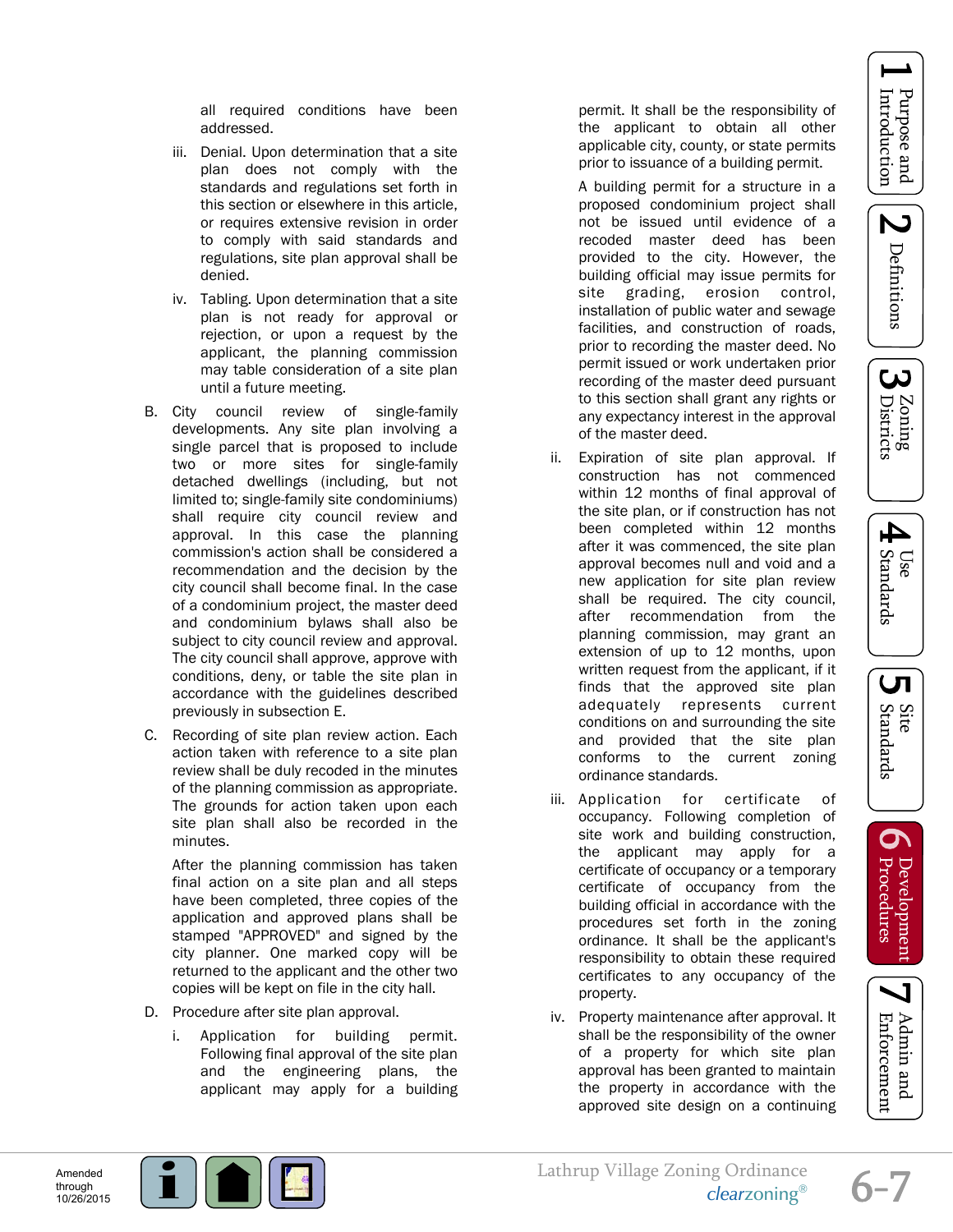









Development<br>**O** Procedures



basis until the property is razed, or until new zoning regulations supersede the regulations upon which site plan approval was based, or until a new site design is approved. Any property owner who fails to so maintain an approved site design shall be deemed in violation of the use provisions of this article and shall be subject to the same penalties appropriate for a use violation.

With respect to condominium projects, the master deed shall contain provisions describing the responsibilities of the condominium association, condominium owners, and public entities, with regard to maintenance of the property in accordance with the approved site plan on a continuing basis. The master deed shall further establish the means of permanent financing for required maintenance and improvement activities which are the responsibility of the condominium association. Failure to maintain an approved site plan shall be deemed in violation of the use provisions of this article and shall be subject to the same penalties appropriate for a use violation.

- v. Recorded and as-built condominium documents. Upon approval of the site plan for condominium project involving new construction, the condominium project developer or proprietor shall furnish the city with the following:
	- a. One copy of the recorded master deed; and
	- b. One copy of any condominium bylaws and restrictive covenants.

Upon completion of the project, the condominium project developer or proprietor shall furnish the city with the following:

- a. Two copies of an "as-built survey"; and
- b. One copy of the site plan on a Mylar sheet of at least  $13 \times 16$ inches with an image not to exceed ten and one-half  $\times$  14 inches.

The as-built survey shall be reviewed by the city engineer for compliance with city ordinances. Fees for this review shall be established by the city council.

- E. Revocation. Approval of a site plan may be recommended to be revoked by the planning commission if construction is not in conformance with the approved plans. In such case, the site plan shall be placed on the agenda of the planning commission for consideration and written notice shall be sent to the applicant at least ten days prior to the meeting. The building official, applicant, and any other interested persons shall be given the opportunity to present information to the planning commission and answer questions. If the planning commission finds that a violation exists and has not been remedied prior to the hearing, then it shall recommend that it revoke the approval of the site plan to the city council.
- F. Modification to approved plan. A site plan approved in accordance with the provisions in this section may be subsequently modified, subject to the following requirements:
	- i. Review of minor modifications. Minor modifications to an approved site plan may be reviewed by the city building official.
		- a. *Minor modification defined.* Minor modifications are changes that do not substantially affect the character or intensity of the use, vehicular or pedestrian circulation, drainage patterns, the demand for public services, or the vulnerability to hazards. Examples of minor modifications include:
			- (1) An addition to an existing commercial or industrial building that does not increase or decrease the floor space by more than 25 percent or 3,000 square feet, whichever is less.
			- (2) Re-occupancy of a vacant building that has been occupied for less than 12 months.
			- (3) Changes to building height that do not add an additional floor.

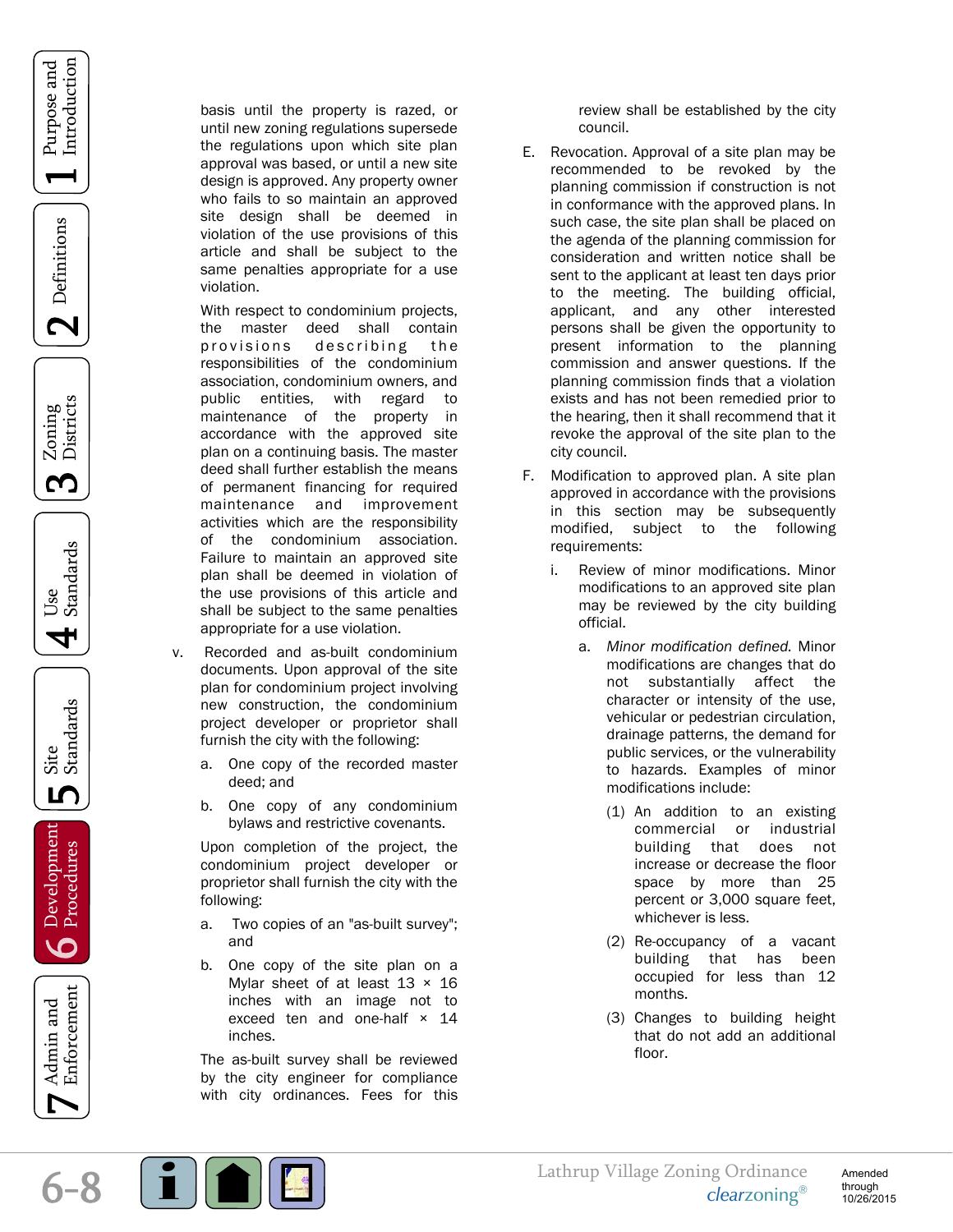N Definitions





 $\overline{\mathsf{L}}$ 

Site<br>Standards

 $\sigma$ 

Development<br>Procedures

Admin and<br>Enforcement

- (4) Additions or alterations to the landscape plan or landscape materials.
- (5) Relocation or screening of the trash receptacle.
- (6) Alterations to the internal parking layout of an off-street lot.

The construction of a new building or structure, adding or deleting parking or the addition of curb cuts onto a public road are examples of modifications which are not considered minor.

- b. Determination of minor modifications. The building official shall determine if the proposed modifications are minor in accordance with the guidelines in this section. In order to make the determination, the building official shall solicit comments and recommendations from the planner, engineer, and public safety officials, as deemed necessary.
- ii. Modifications not deemed "minor" If the modifications are not deemed minor by the building official, then approval by the planning commission shall be required. Planning commission review shall be required for all site plans that involve a request for a variance, a special land use, a proposal that involves a discretionary decision, or a proposal that involves a nonconforming use or structure. City council review and approval shall be required for all modified site plans which originally required city council approval.
- iii. Recording of action. Each action related to modification of a site plan shall be duly recorded in writing on a copy of the approved plan, and shall be kept on file in the office of the building official. The planning commission shall be advised of all minor site plan modifications approved by the building official and such modifications shall be noted on the site plan and in the minutes of the planning commission.
- 4. Required information on all site plans.

The following information shall be included on all site plans, where applicable:

- A. Application form*.* The application form shall contain the following information:
	- i. Applicant's name and address.
	- ii. Name and address of property owner, if different from applicant.
	- iii. Common description of property and complete legal description including the tax identification number.
	- iv. Dimensions of land and total acreage.
	- v. Existing zoning.
	- vi. Proposed use of land and name of proposed development, if applicable.
	- vii. Proposed buildings to be constructed, including square feet of gross floor area.
	- viii. Proof of property ownership.
	- ix. Employment opportunities created, if applicable.
	- x. Names, addresses, and telephone numbers of engineers, attorneys, architects, and other professionals associated with the project.
- B. Descriptive and identification data. Site plans shall consist of an overall plan for the entire development, drawn to a scale of not less than one inch = 20 feet for property less than one acre, one inch = 30 feet for property larger than one acre but less than three acres, and one inch  $= 50$ feet for property larger than three acres. Sheet size shall be at least 24 inches by 36 inches. The following descriptive and identification information shall be included on all site plans:
	- i. Applicant's name and address, and telephone number.
	- ii. Title block indicating the name of the development.
	- iii. Scale.
	- iv. Northpoint.
	- v. Dates of submission and revisions (month, day, and year).
	- vi. Location map drawn to scale without northpoint.
	- vii. Legal and common description of property.
	- viii. The dimensions of all lots and property lines, showing the relationship of the





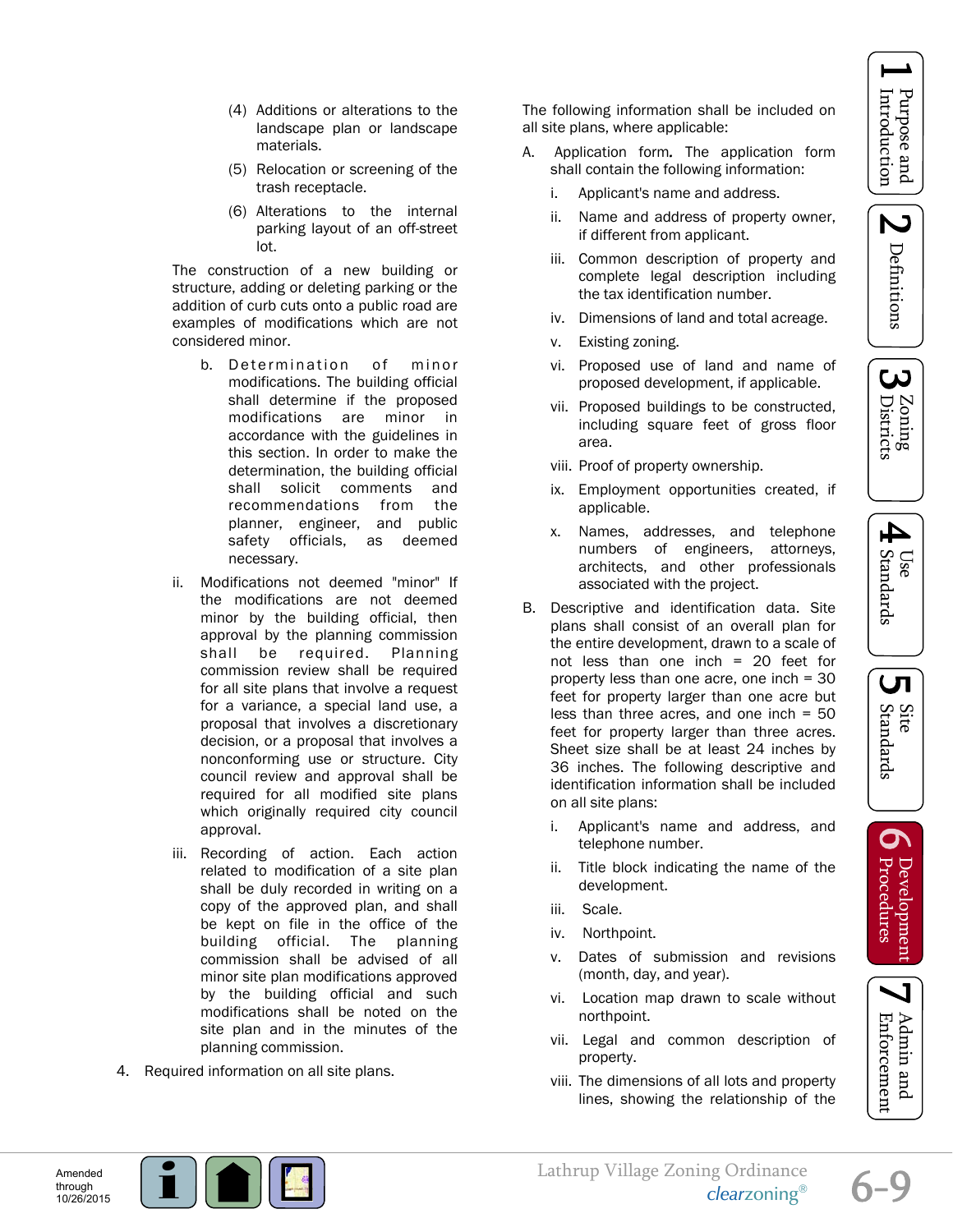



Zoning<br>Districts <u>က</u>





Development<br>D Procedures



site to abutting properties. If the site is a part of a larger parcel, the plan should indicate the boundaries of total land holding.

- ix. A schedule of completing the project, including the phasing or timing of all proposed developments.
- x. Identification and seal of architect, engineer, land surveyor, or landscape architect who prepared plan.
- xi. Written description of proposed land use.
- xii. Zoning classification of applicant's parcel and all abutting parcels.
- xiii. Proximity to driveways serving adjacent parcels.
- xiv. Proximity to section corner and major thoroughfares.
- xv. Notation of any variances which have or must be secured.
- xvi. Net acreage (minus right-of-way) and total acreage, to the nearest one-tenth acre.
- C. Site data.
	- i. Existing lot lines, building lines, structures, parking areas, and other improvements on the site and within 100 feet of the site.
	- ii. Front, side, and rear setback dimensions.
	- iii. Topography on the site and within 100 feet of the site at two-foot contour intervals, referenced to a U.S.G.S. benchmark.
	- iv. Proposed site plan features, including buildings, roadway widths and names, and parking areas.
	- v. Dimensions and centerlines of existing and proposed roads and road rights-ofway.
	- vi. Acceleration, deceleration, and passing lanes, where required.
	- vii. Proposed location of driveway entrances and on-site driveways.
	- viii. Typical cross-section of proposed roads and driveways.
	- ix. Location of existing drainage courses, floodplains, lakes and streams, with elevations.
- x. Location and dimensions of wetland areas. If deemed necessary because of site or soil conditions or because of the scope of the project, a detailed hydrology study may be required.
- xi. Location of sidewalks within the site and within the right-of-way.
- xii. Exterior lighting locations and method of shielding lights from shining off the site.
- xiii. Trash receptacle locations and method of screening, if applicable.
- xiv. Transformer pad location and method of screening, if applicable.
- xv. Parking spaces, typical dimensions of spaces, indication of total number of spaces, drives, and method of surfacing.
- xvi. Information needed to calculate required parking in accordance with zoning ordinance standards.
- xvii. The location of lawns and landscaped areas, including required landscaped greenbelts.
- xviii.Landscape plan, including location, size, type and quantity of proposed shrubs, trees and other live plant material.
- xix. Location, sizes, and types of existing trees five inches or greater in diameter, measured at one foot off the ground, before and after proposed development.
- xx. Cross-section of proposed berms.
- xxi. Location and description of all easements for public right-of-way, utilities, access, shared access, and drainage.
- xxii. Designation of fire lanes.
- xxiii. Loading/unloading area.
- xxiv. The location of any outdoor storage of materials and the manner by which it will be screened.
- D. Building and structure details.
	- Location, height, and outside dimensions of all proposed buildings or structures.
	- ii. Indication of the number of stores and number of commercial or office units contained in the building.
	- iii. Building floor plans.

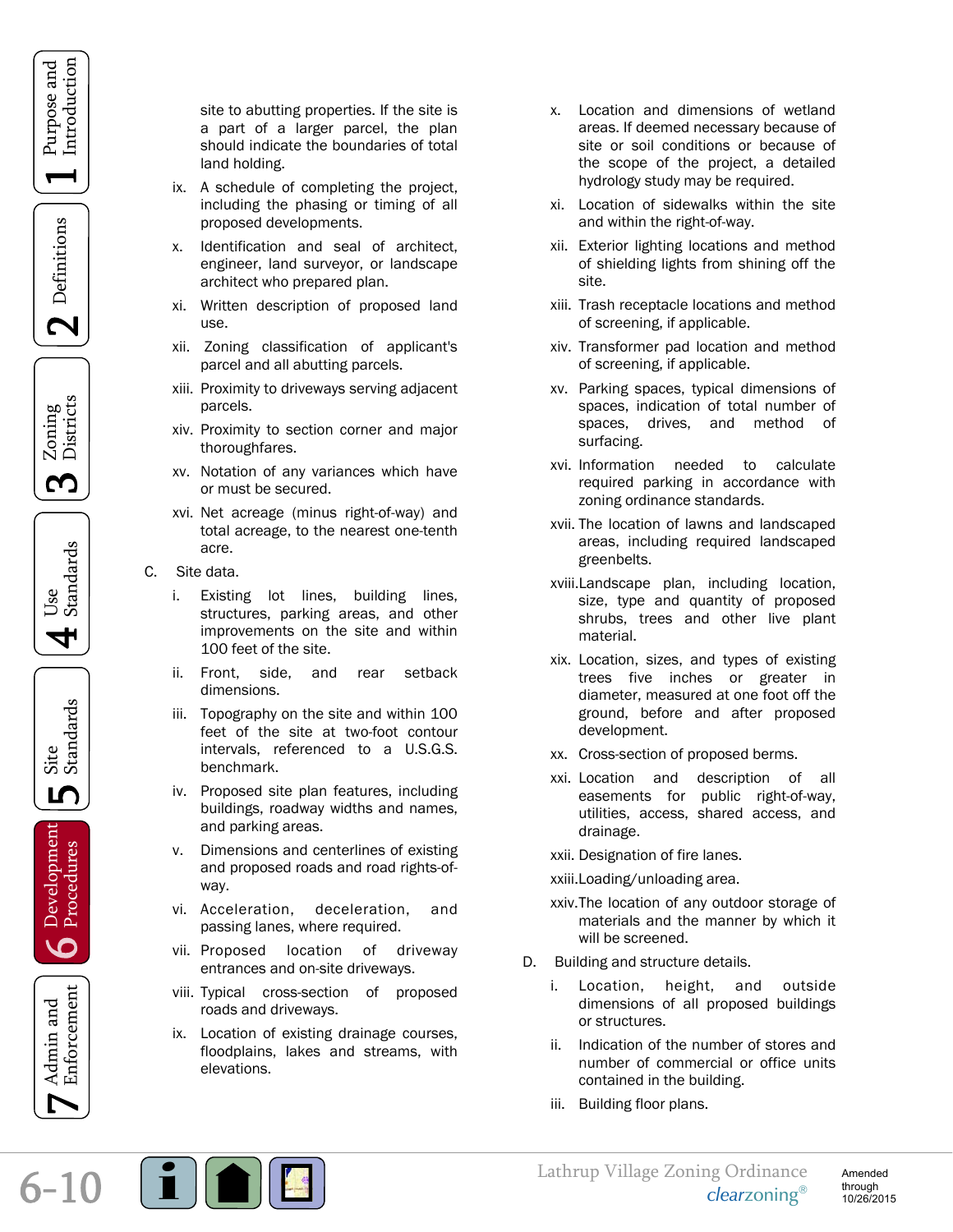

<u>ယ</u> Zoning<br>Districts



- UП
- Site<br>Standards
- $\sigma$ : Development<br>Procedures



- iv. Total floor area.
- v. Location, size, height, and lighting of all proposed signs.
- vi. Proposed fences and walls, including typical cross-section and height above the ground on both sides.
- vii. Building facade elevations, drawn to a scale of one inch equals = four feet, or another scale approved by the building official and adequate to determine compliance with the requirements of this article. Elevations of proposed buildings shall indicate type of building materials, roof design, projections, canopies, awnings and overhangs, screen walls and accessory building, and any outdoor or roof-located mechanical equipment, such as air conditioning units, heating units, and transformers, including the method of screening such equipment. Such equipment shall be screened from view of adjacent properties and public rights-of-way. Such screening shall be designed to be perceived as an integral part of the building design.
- E. Information concerning utilities, drainage, and related issues.
	- i. Schematic layout of existing and proposed sanitary sewers and septic systems; water mains, well sites, and water service leads; hydrants that would be used by public safety personnel to service the site; and, the location of gas, electric, and telephone lines.
	- ii. Location of exterior drains, dry wells, catch basins, retention/detention areas, sumps and other facilities designed to collect, store, or transport stormwater or wastewater. The point of discharge for all drains and pipes should be specified on the site plan.
	- iii. Indication of site grading and drainage patterns.
	- iv. Types of soils and location of floodplains and wetlands, if applicable.
	- v. Soil erosion and sedimentation control measures.
	- vi. Proposed finish grades on the site, including the finish grades of all buildings, driveways, walkways, and parking lots.
- vii. Listing of types and quantities of hazardous substances and polluting materials which will be used or stored on-site at the facility in quantities greater than 25 gallons per month.
- viii. Areas to be used for the storage, use, loading/unloading, recycling, or disposal of hazardous substances and polluting materials, including interior and exterior areas.
- ix. Underground storage tanks locations.
- x. Delineation of areas on the site which are known or suspected to be contaminated, together with a report on the status of site cleanup.
- F. Information concerning residential development.
	- i. The number, type and location of each type of residential unit (one-bedroom units, two-bedroom units, etc.).
	- ii. Density calculations by type of residential unit (dwelling units per acre).
	- iii. Lot coverage calculations.
	- iv. Floor plans of typical buildings with square feet or floor area.
	- v. Garage and carport locations and details, if proposed.
	- vi. Pedestrian circulation system.
	- vii. Location and names of roads and internal drives with an indication of how the proposed circulation system will connect with the existing adjacent roads. The plan should indicate whether proposed roads are intended to be private or dedicated to the public.
	- viii. Community building location, dimensions, floor plans, and facade elevations, if applicable.
	- ix. Swimming pool fencing detail, including height and type of fence, if applicable.
	- x. Location and size of recreation open areas.
	- xi. Indication of type of recreation facilities proposed for recreation area.
- G. Additional information.
	- i. Information related to condominium development. The following information shall be provided with all



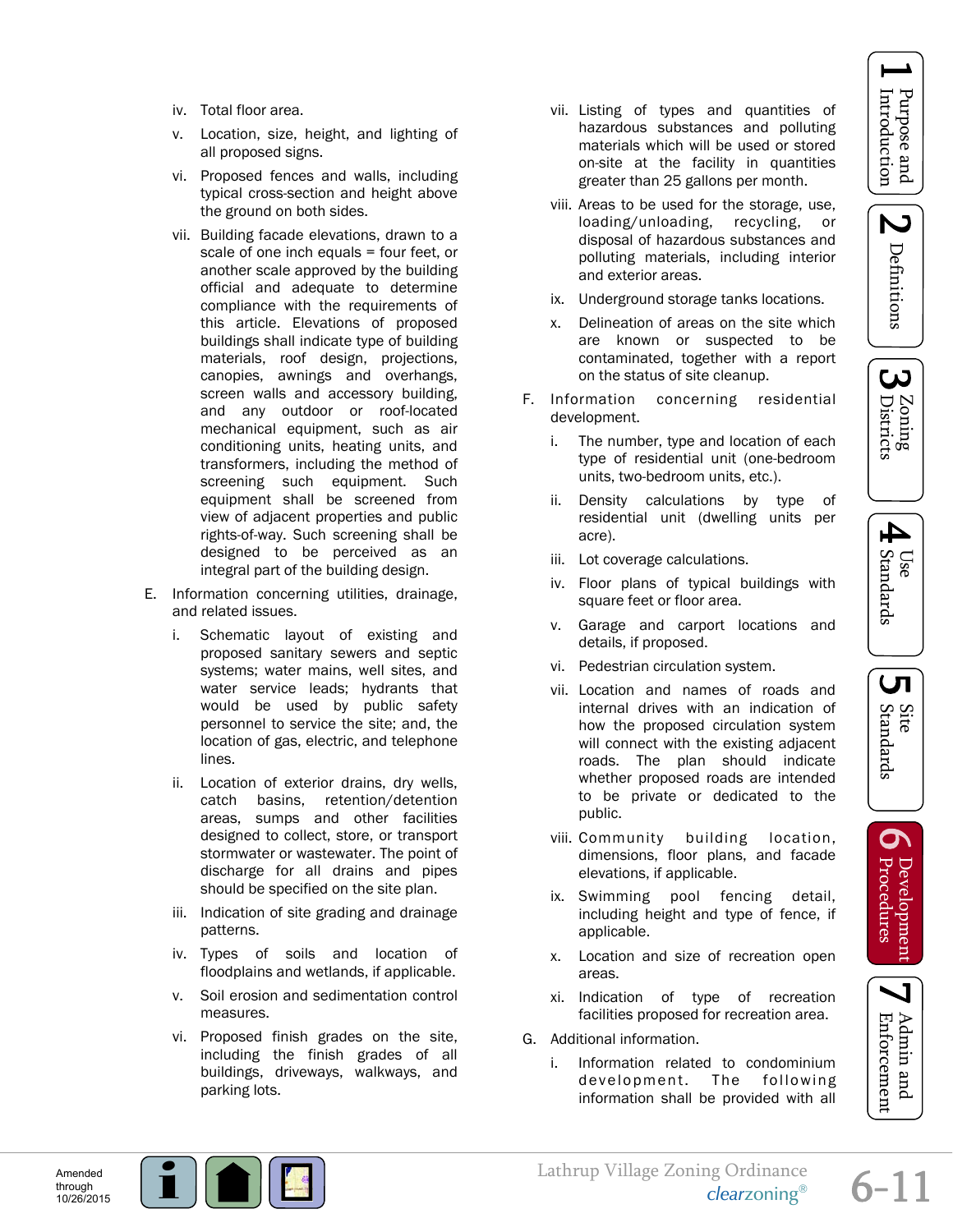$\mathbf 2$  Definitions

Zoning<br>Districts <u>က</u>

Use<br>Standards 4

Site<br>Standards ம

Development<br>D Procedures

6-12 1 Purpose and Introduction Definitions 2 Zoning Districts 3 Use Standards 4 Site Standards 5 [Development Procedures 6](#page-1-0) Admin and Enforcement 7 Enforcement Admin and

site plans including condominium development:

- a. Condominium documents, including the proposed master deed, restrictive covenants, and condominium bylaws.
- b. Condominium subdivision plan requirements, as specified in section 66 of Public Act 59 of 1978, as amended, and Rule 401 of the Condominium Rules promulgated by the Michigan Department of Commerce, Corporation and Securities Bureau.
- ii. Items not applicable. If any of the items listed are not applicable to a particular site, the following information should be provided on the site plan:
	- a. A list of each item considered not applicable.
	- b. The reason(s) why each listed item is not considered applicable.
- iii. Other data which may be required. Other data may be required if deemed necessary by the city administrative officials, planning commission, or city council to determine compliance with the provisions in this article. Such information may include traffic studies, market analysis, environmental assessment and evaluation of the demand on public facilities and services.
- H. Transportation impact studies.
	- i. Developments requiring transportation impact study (TIS). A TIS shall be required prior to approval of any of the following types of projects:
		- a. Fast-food restaurants, convenience and party stores, and businesses that have drive-up or drive-through service.
		- b. Residential projects containing 50 or more dwelling units in the total project.
		- c. Commercial, office, industrial, warehouse, institutional, entertainment, and mixed-use development proposals involving 30,000 square feet or more in gross floor area.

On multi-phase projects, a TIS shall be required if the entire project exceeds the threshold levels cited above, even if one or more phases of the project do not meet the threshold levels.

The planning commission may require a TIS for a proposed development even though it does not meet the criteria listed above where there is evidence that the traffic that would be generated by the development would cause or aggravate unsafe traffic conditions. In making this determination, the planning commission may consider the design of proposed roads, driveways, and parking lots as well as conditions that exist on or around the site that may contribute to traffic safety concerns.

ii. Qualifications of person preparing the TIS. The TIS shall be prepared by a traffic or transportation engineer or community planner who has a minimum of three years of experience preparing traffic impact studies. The resume and qualifications of the person who prepared the TIS shall be included in the study.

The full cost of the TIS shall be paid for by the applicant. The city may require funds to be placed in escrow to cover costs for review of the TIS by the City's traffic engineer.

- iii. Contents of the TIS. The TIS shall contain the following elements, at minimum:
	- a. Description of project*.* A description of the project and site plan shall be provided, showing the location of buildings, driveways, parking, adjoining roads, nearby intersections, and driveways on adjacent parcels. The project description should identify the proposed use, the gross and net square footage, and the number of parking spaces proposed.
	- b. Existing conditions. Maps and narrative shall be used to identify all roads within the impact area of

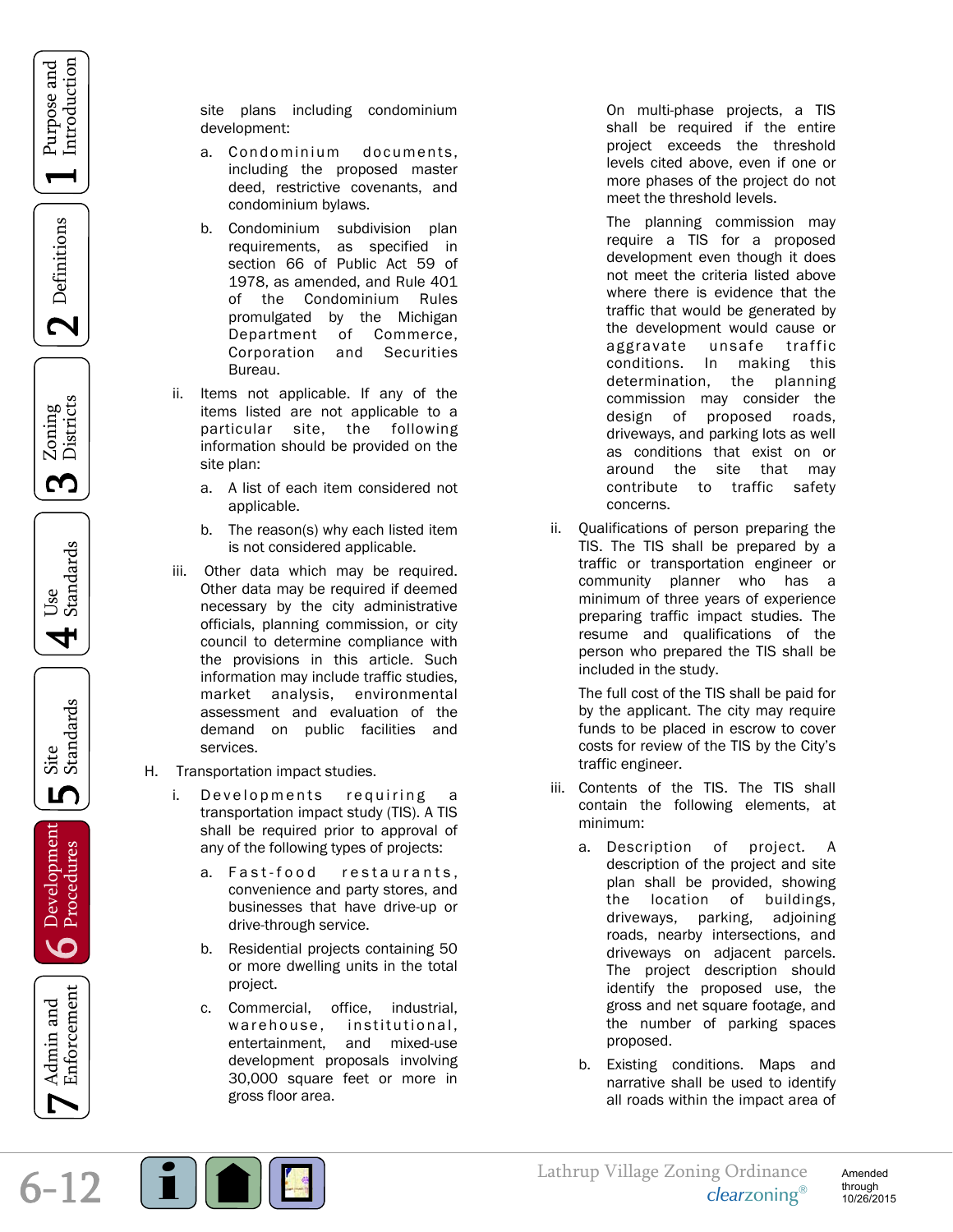





LЛ

Site<br>Standards

 $\mathbf{O}$ 

: Development<br>Procedures

the project, the number of lanes and right-of-way of each road, the most recent a.m. and p.m. peak hour traffic counts, and average daily traffic (ADT) counts on each road as are available from the road commission for Oakland County.

The historical growth rate of traffic on adjacent roads shall be determined by examining traffic counts over the past three to five years. The growth rate shall be used to project background growth for the next five years or for the number of years to complete the proposed project, whichever is longer. Where information is available from the city planner, trips from proposed projects in the impact area shall be included in the background growth projections.

Where existing traffic counts are more than three years old, new counts shall be taken. Traffic counts shall be taken during average or higher than average volume conditions, generally on a Tuesday, Wednesday or Thursday of a non-holiday week. For commercial development, additional Saturday counts shall also be taken.

The description of existing conditions shall also include accident history within 500 feet of the site and for any intersection that is expected to experience a traffic volume increase of at least five percent per 24-hour period or during peak hour due to the proposed project.

a. Projections. Maps and narrative shall be used to estimate the impact of the proposed project on traffic. Morning and evening peak hour and average daily traffic shall be forecast for the proposed development, based on the data and procedures outlined in the most recent edition of the Institute of Transportation Engineers Trip Generation Manual. The preparer may use other commonly accepted sources of data or supplement the

ITE data with empirical data from similar projects in Michigan.

The directional distribution of the projected traffic shall be distributed onto the existing road network (inbound v. outbound, left turn v. right turn) to project turning movements at major site access points, intersections, and interchange ramps. The rationale for the directional distribution shall be provided. If the forecast development generates 75 or fewer trips during the a.m. or p.m. peak hour, analysis may be limited to site access points only.

- iv. Analysis of data. The TIS shall contain the following analysis, at minimum:
	- a. Capacity analysis. The impact of the projected traffic on the capacity of roads serving the proposed development shall be analyzed, using procedures outlined in the most recent edition of the Highway Capacity Manual published by the Transportation Research Board. Pre- and postconstruction capacity analysis shall also be performed at all street intersections and expressway ramps where the expected traffic will comprise five percent or more of the existing intersection capacity.
	- b. Gap analysis. A "gap study" shall be completed to analyze the frequency and duration of gaps in the flow of through traffic.
	- c. Access analysis. Maps and narrative shall be used to:
		- (1) Identify the location and design of proposed access driveways and new road intersections;
		- (2) Identify sight distance limitations;
		- (3) Determine the distance of adjacent driveways and intersections; and
		- (4) Provide sufficient evidence that the design and number of driveways proposed is the fewest necessary, that the driveways will provide safe

Amended through 10/26/2015



Enforcement Admin and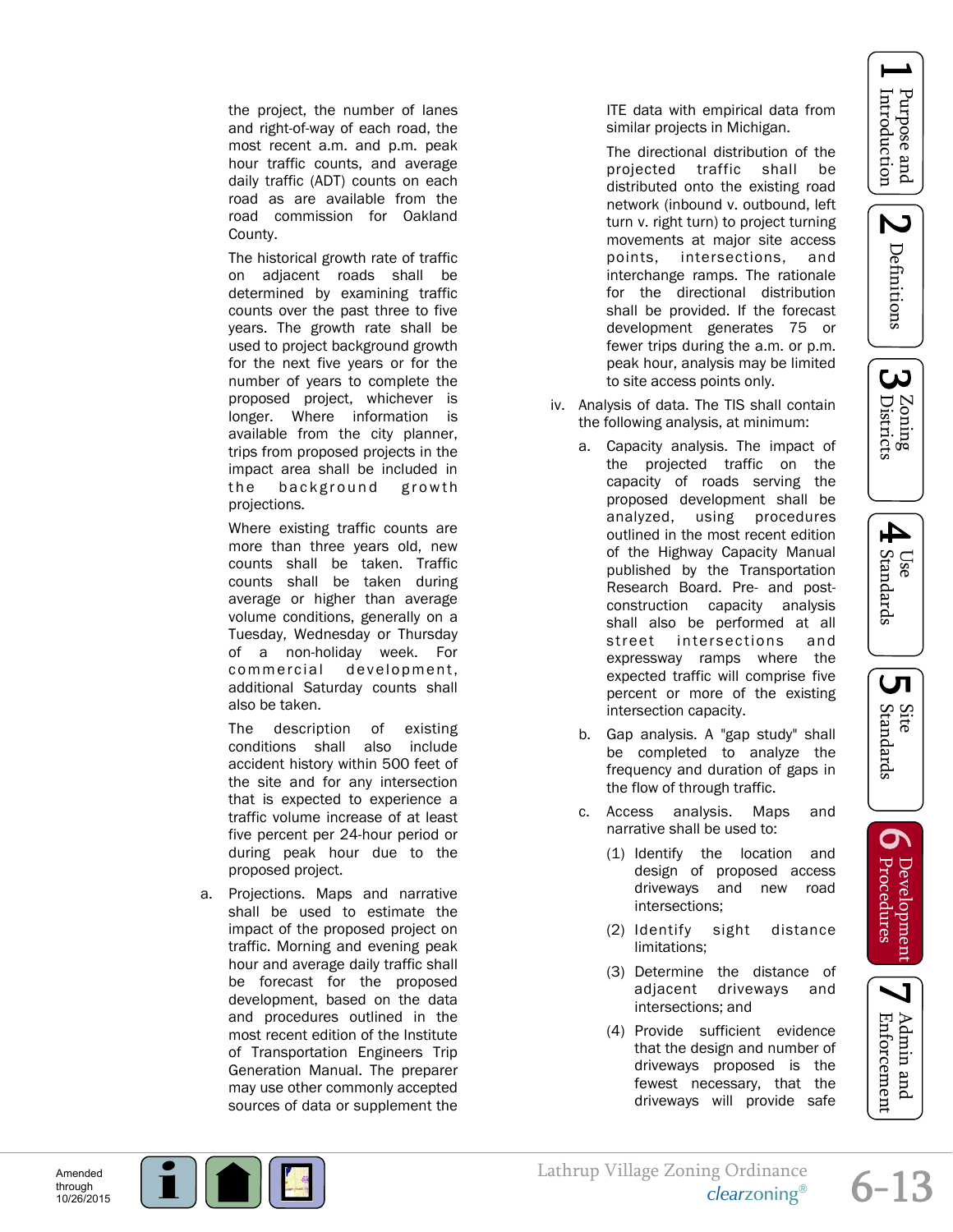Purpose and Introduction

 $\mathbf 2$  Definitions

Zoning<br>Districts S

Use<br>Standards 4

Site<br>Standards ம

Development<br>**O** Procedures

Enforcement Admin and

 $6 - 14$ 

and efficient movement of traffic, and that all driveways comply with the sight distance requirements of the Road Commission for Oakland County.

- v. Mitigation measures. The TIS shall identify realistic public and private mitigation measures needed to accommodate the projected traffic including the following, at minimum:
	- a. The TIS shall identify improvements to intersections and roads to accommodate future volumes and provided adequate capacity.
	- b. Using Road Commission for Oakland County standards, the TIS shall identify taper lanes, turn lanes, and passing lanes necessary to provide safe and adequate ingress and egress to the site.
	- c. The TIS shall identify opportunities to accommodate bicyclists and pedestrians.
	- d. The TIS shall identify opportunities to coordinate development and access with adjoining sites so as to alleviate the impact of increased traffic on public roads.
- I. Sketch plan requirements for administrative approval. The sketch plan for administrative approval shall contain the following information:
	- i. Name, address, telephone and fax numbers of the applicant (and property owner, if different from applicant) and firm or individual preparing the plan.
	- ii. The property location (address, lot number, tax identification number).
	- iii. Site plan shall be drawn to an engineer's scale.
	- iv. Size and dimensions of proposed structures, including gross and usable floor areas, number of stories, and overall height.
	- v. Dimensions of all property lines, showing the relationship of the site to abutting properties. If the site is part of a larger parcel, the plan should indicate the boundaries of total land holding.
- vi. Existing site features, including natural and historical features, structures, driveways, fences, walls, signs, and other improvements.
- vii. Location, dimensions, setback distances, and use(s) of all proposed improvements.
- viii. Location and description of all existing and proposed easements and rights-of -way for utilities, access, and drainage.
- ix. Other information as requested by the reviewer to verify that the site and use are in accordance with the purpose and intent of this article and the city's master plan.
- 5. Standards for site plan approval.

The following criteria shall be used as a basis upon which site plans will be reviewed and approved:

- A. Adequacy of information. The site plan shall include all required information in sufficiently complete and understandable form to provide an accurate description of the proposed uses and structures.
- B. Site design characteristics*.* All elements of the site design shall be harmoniously and efficiently organized in relation to topography, the size and type of parcel, the character of adjoining property, and the type and size of buildings. The site shall be developed so as not to impede the normal and orderly development or improvement of surrounding property for uses permitted by this article.
- C. Appearance. Landscaping, earth berms, fencing, signs, walls, and other site features shall be designed and located on the site so that the proposed development is aesthetically pleasing and harmonious with nearby existing or future developments.
- D. Compliance with district requirements*.* The site plan shall comply with the district requirements for minimum floor space, height of building, lot size, open space, density and all other requirements set forth in Section 3.1, unless otherwise provided in this article.
	- i. Site condominiums. In the case of site condominiums, these regulations shall be applied by requiring the site condominium unit and a surrounding limited common element to be equal in

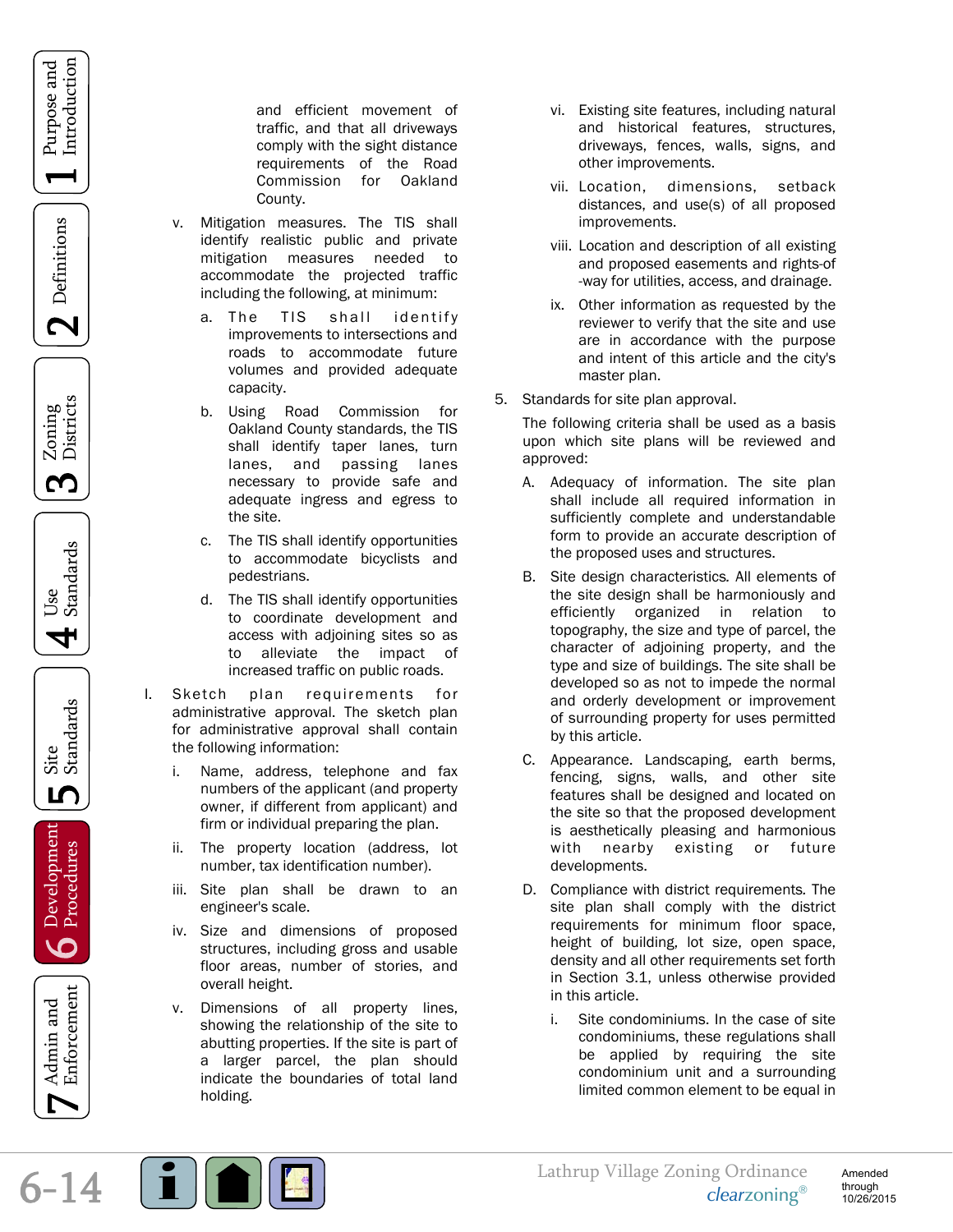

ယ

Zoning<br>Districts

size to the minimum lot size and lot width requirements for the district in which the project is located. The site condominium unit shall be equivalent to the area of the lot where a principal building can be constructed and there shall be a limited common element associated with each site condominium unit which shall be at lease equivalent to the minimum yard area requirements.

- ii. Detached condominiums. In the case of detached condominiums, these regulations shall be applied by requiring that the detached condominium units comply with the requirements governing minimum distance between buildings, attachment of buildings, and other applicable requirements for the district in which the project is located. Furthermore, proposed detached condominium projects shall not exceed the maximum permitted density for the district in which the project is located.
- E. Preservation of natural areas. The landscape shall be preserved in its natural state as much as possible, by minimizing tree and soil removal, alteration to the natural drainage course and the amount of cutting, filling, and grading.
- F. Privacy. The site design shall provide reasonable visual and sound privacy. Fences, walls, barriers, and landscaping shall be used, as appropriate, for the protection and enhancement of property and the safety and privacy of occupants and uses.
- G. Emergency vehicle access*.* All buildings or groups of buildings shall be so arranged as to permit convenient and direct emergency vehicle access.
- H. Ingress and egress*.* Every structure or dwelling unit shall be provided with adequate means of ingress and egress via public streets and walkways.
- I. Pedestrian circulation. The site plan shall provide a pedestrian circulation system which is insulated as completed as is reasonably possible from the vehicular circulation system.
- J. Vehicular and pedestrian circulation layout. The arrangement of public and common ways for vehicular and pedestrian

circulation shall respect the pattern of existing or planned streets or pedestrian or bicycle pathways in the vicinity of the site. The width of streets and drives shall be appropriate for the volume of traffic they will carry. In order to insure public safety and promote efficient traffic flow and turning movements, the applicant may be required to limit street access points or construct a secondary access road.

- K. Drainage. Appropriate measures shall be taken to insure that the removal or drainage of surface waters will not adversely affect adjoining properties or the capacity of the public or natural storm drainage system. Provisions shall be made for a feasible storm drainage system, the construction of stormwater facilities, and the prevention of erosion. Surface water on all paved areas shall be collected at intervals so that it will not obstruct vehicular or pedestrian traffic and will not create nuisance ponding in paved areas. Final grades may be required to conform to existing and future grades of adjacent properties. Grading and drainage plans shall be subject to review by the city engineer.
- L. Soil erosion and sedimentation. The proposed development shall include measures to prevent soil erosion and sedimentation during and upon completion of construction, in accordance with currently county and city standards.
- M. Exterior lighting*.* Exterior lighting shall be designed so that it is deflected away from adjoining properties and so that it does not impede vision of drivers along adjacent streets.
- N. Public services. Adequate services and utilities, including water, sewage disposal, sanitary sewer, and stormwater control services, shall be available or provided, and shall be designed with sufficient capacity and durability to properly serve the development.
- O. Screening. Off-street parking, loading and unloading areas, outside refuse storage areas, and other storage areas that are visible from adjacent homes or from public roads, shall be screened by walls or landscaping of adequate height.
- P. Danger from hazards. The level of vulnerability to injury or loss from incidents involving hazardous materials or processes

4







 $6 - 15$ 

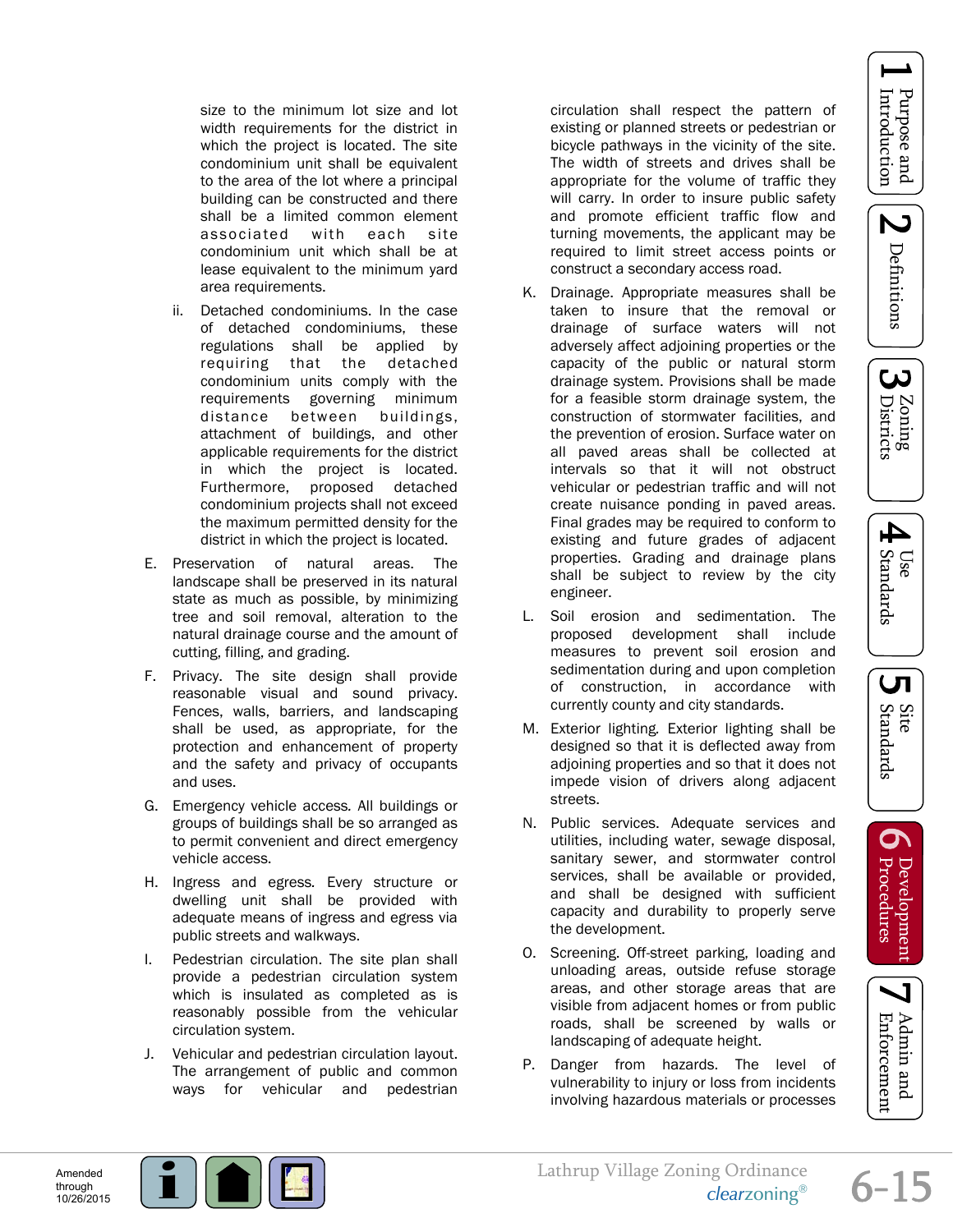









<span id="page-15-0"></span>

Enforcement Admin and

shall not exceed the capability of the city to respond to such hazardous incidents so as to prevent injury and loss of life and property. In making such an evaluation, the city shall consider the location, type, characteristics, quantities, and use of hazardous materials or processes in relation to the personnel, training, equipment and materials, and emergency response plans and capabilities of the city.

Sites which include storage of hazardous materials or waste, fuels, salt or chemicals shall be designed to prevent spills and discharges of polluting materials to the surface of the ground, groundwater, or nearby water bodies.

- Q. Health and safety concerns. Any use in any zoning district shall comply with applicable federal state, county, and local health and pollution laws and regulations with respect to noise; dust, smoke and other air pollutants; vibration; glare and heat; fire and explosive hazards; gases; electromagnetic radiation; radioactive materials; and, toxic and hazardous materials.
- R. Sequence of development*.* All development phases shall be designed in logical sequence to insure that each phase will independently function in a safe, convenient and efficient manner without being dependent upon subsequent improvements in a later phase or on other sites.
- S. Coordination with adjacent sites. All site features, including circulation, parking, building orientation, landscaping, lighting, utilities, common facilities, and open space shall be coordinated with adjacent properties.
- T. The approving body shall review the site plan for compliance with the design guidelines applicable to the zoning district in which the property is located, as follows: Village Center District Design Guidelines (as adopted the 15 day of October, 2012, and as may be amended from time to time).

## 6.2 SPECIAL USE PROCEDURES AND STANDARDS

- 1. Application of article. The special land uses and activities eligible for approval consideration are specified elsewhere in this ordinance by the regulations applicable to the various districts. This article sets forth the procedures and supporting materials required for application, review, and approval of all special land uses which are permitted in various zoning districts only after review and approval. It also sets forth the general requirements and standards upon which decisions on requests for special land use approval shall be based which shall be in addition to any others specified elsewhere in this ordinance as to specific special uses.
- Approving authorities. The city council shall be the approving authority and shall be responsible for review and approval of special land uses. All special land use decisions of the city council shall be administratively final and subject to appeal only to courts of competent jurisdiction.
- 3. Application and site plan. All persons desiring a special use approval shall file with the building official a written detailed application setting forth the nature and extent of the proposed use, the proposed manner of operation (including hours of operation, occupancy loads, parking adequacy data, neighborhood and community impact data, and any other information which the applicant deems to be relevant to a determination as to the use should be approved). The application shall be accompanied by a site plan prepared in conformity with Section 6.1. The application and site plan should affirmatively show that the use, as proposed, will comply with all of the other applicable provisions of this ordinance.
- 4. Preliminary examination. The building official shall examine the application and obtain from the applicant, in writing, such additional representations and other information as to the proposed use as are reasonably related to its impact on adjacent properties and the community at large and which the building official reasonably deems to be relevant to a determination as to whether the use is eligible for approval. When the application and supporting materials are complete, the building official shall make a notice of request of a public hearing to the city clerk.

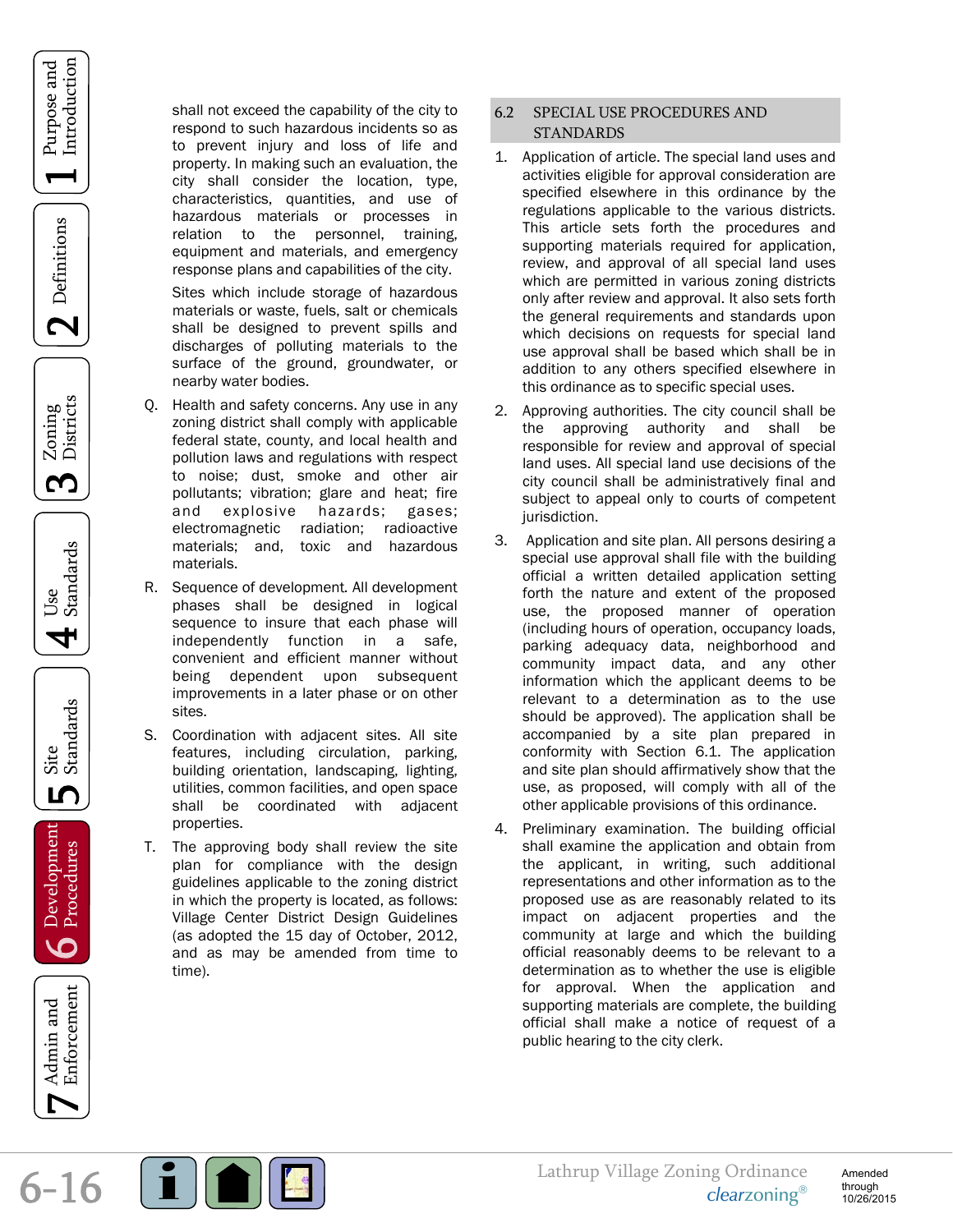2 Definitions





LЛ

Site<br>Standards

 $\mathbf{O}$ 

Development<br>Procedures

- 5. Notice of request. A notice that a request for a special land use public hearing has been received shall be given as provided in 6 and 7 below.
- 6. Notice, how given. The public hearing notice requirements as set forth in Section 7.6 shall be applicable.
- 7. Notice, contents. The public hearing requirements set forth in Section 7.6 shall be applicable.
- 8. Public hearings.
	- A. For all special land uses provided in this ordinance, and for all other like uses where reference is made in this ordinance to Section 6.2, as a prerequisite to approval of the use there shall be a public hearing with notice as provided in this article.
	- B. All such public hearings shall be conducted by the Planning Commission.
	- C. Public hearings on special land use approval shall be held in conformity with the procedures and requirements of applicable statutory and constitutional provisions, but the proving authority shall have the widest lawful range of discretion in adopting rules and making rules in the course of conducting hearings and otherwise performing the duties of an administrative tribunal.
	- D. When a public hearing is continued at the request of the applicant, the Planning Commission shall require additional notice of the continued hearing to be sent by mail to those persons entitled to notice under Section 7.2.6. The applicant shall be required to bear the cost of such re-notice.
- 9. Decisions. The approving authority may, in the exercise of sound and lawful discretion, deny, approve, or approve with conditions, requests for special land use approval. All such decisions shall be incorporated in a statement of conclusions relative to the special land use under consideration, shall specify the basis for the decision, and shall specify any conditions imposed. Any conditions may be imposed which are deemed necessary and appropriate to assure that the use will be conducted as represented and will continue to meet the requirements and standards established for initial approval of the use. All decisions shall be made within a reasonable time after the expiration of any applicable notice or hearing periods.
- 10. General standards for approval. The approving authority shall approve special land uses when it determines that the proposed use does and will conform to any special requirements specified elsewhere for that specific use and also meets the following general requirements and standards:
	- A. The use must be a "reasonable use" (as defined in Section 2.2) as and where proposed to be located.
	- B. The use must conform to all of the other regulations of this ordinance and the other ordinances of this city.
	- C. The location, intensity, and periods of operation of the use must be such as to eliminate any reasonable likelihood that it will be, cause, or create a public or private nuisance in fact.
	- D. The use, as and where proposed, must not be inconsistent with the spirit and purpose of this ordinance nor contrary to the principles of sound community planning.
	- E. The use must be of such character and be so arranged on the site so as not to cause or create adverse effects on neighboring properties or the community at large be [by] reason of noise, dust, dirt, glare, odor, fumes, pedestrian or vehicular traffic, or other factors discernible to the human senses beyond those customarily resulting from other uses permitted in the same district in this city.
	- F. The use must not diminish the fair market value of neighboring lands or buildings to any substantial or significant degree.
	- G. The site design and proposed manner of operation of the use must provide for the maximum reasonable and feasible enhancement of the environment of the surrounding area. In determining whether this standard has been met, the approving authority shall consider any provisions for buffering, landscaping, or other site amenities over and above the minimum requirements of this ordinance.
	- H. Standards for Approval. For establishments involving the manufacture or sale of any alcoholic beverages controlled by the Michigan Liquor Control Act, Public Act No.58 of 1998 (MCL 436.1101 et seq.) the applicant must demonstrate a quantifiable need for the proposed use within either the City of Lathrup Village or the surrounding area. Upon demonstration of such need

Amended through 10/26/2015



Enforcement Admin and